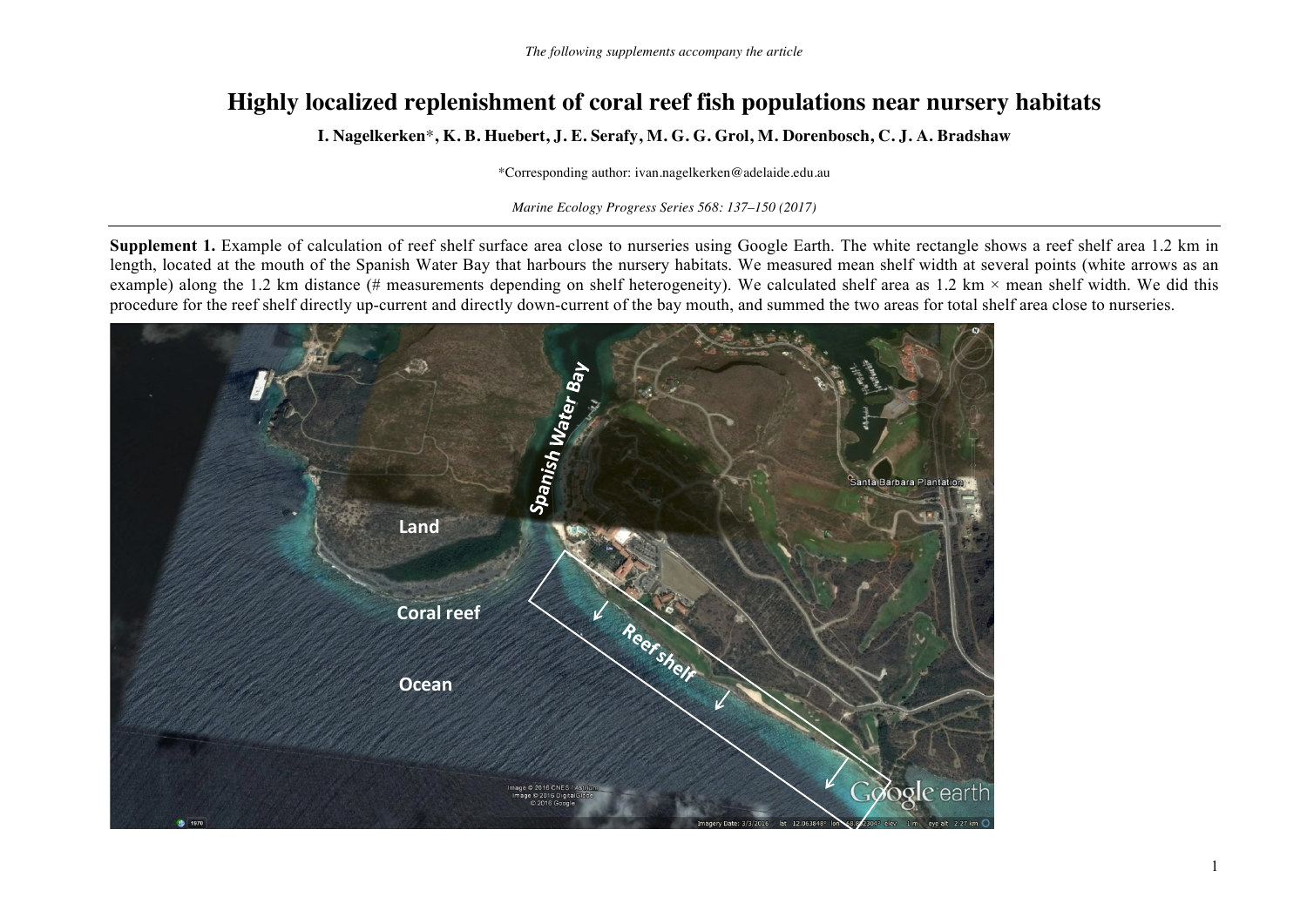**Supplement 2.** General linear mixed-effects models for reef fish density and biomass as a function of distance to nursery (*dist*), nursery dependence class (*dep*: high, low, none), coral cover (*corcv*, %) and coral height (*corh*, m). All models include the species/island nested random effect. We calculated the median of density and biomass over transects per site as the response variables, as well as the median values for the coral variables. Included for each model is maximum log-likelihood (*LL*), number of parameters (*k*), change in Akaike's information criterion corrected for small samples relative to the top-ranked model ( $\triangle AIC_c$ ), their weights ( $wAIC_c$ ), the marginal  $R^2$  of each resampled GLMM ( $R_m$ ) as a measure of the variance explained by the fixed terms, and the conditional  $R^2$  of each resampled GLMM  $(R<sub>c</sub>)$  as a measure of the variance explained by both the fixed effects and the random factors (Nakagawa & Schielzeth 2013).

| <u>Model</u>                        | $\boldsymbol{k}$ | $\bm{L}\bm{L}$ | $\triangle AIC_c$ | $wAIC_c$     | $R_m$                    | $R_c$ |
|-------------------------------------|------------------|----------------|-------------------|--------------|--------------------------|-------|
| $(i)$ density                       |                  |                |                   |              |                          |       |
| $\sim$ dist+dep+corcv+corh+dist×dep | 11               | $-312.875$     | $\boldsymbol{0}$  | 0.720        | 6.4                      | 72.4  |
| $\sim$ dist+dep+corh+dist×dep       | 10               | $-312.543$     | 2.662             | 0.190        | 5.9                      | 72.0  |
| $\sim$ dist+dep+dist×dep            | 9                | $-312.714$     | 4.785             | 0.066        | 5.6                      | 71.9  |
| $\sim$ dist+dep+corcv+dist×dep      | 10               | $-315.680$     | 6.774             | 0.024        | 5.6                      | 71.8  |
| $\sim$ dist+corcv+corh              | $\boldsymbol{7}$ | $-330.175$     | 34.284            | ${}< 0.001$  | 3.8                      | 65.1  |
| $\sim$ dist+corh                    | 6                | $-329.650$     | 36.439            | ${}< 0.001$  | 3.3                      | 64.7  |
| $\sim$ dist+dep+corcv+corh          | 9                | $-330.199$     | 38.266            | ${}< 0.001$  | 3.4                      | 68.9  |
| $\sim$ dist                         | 5                | $-329.727$     | 38.274            | ${}< 0.001$  | 3.0                      | 64.6  |
| $\sim$ dist+corcv                   | 6                | $-332.645$     | 40.268            | ${}< 0.001$  | 3.0                      | 64.5  |
| $\sim$ dist+dep+corh                | $\,$ $\,$        | $-329.674$     | 40.421            | ${}< 0.001$  | 3.0                      | 68.6  |
| $\sim$ dist+dep                     | $\overline{7}$   | $-329.751$     | 42.256            | ${}< 0.001$  | 2.7                      | 68.5  |
| $\sim$ dist+dep+corcv               | 8                | $-332.669$     | 44.249            | ${}< 0.001$  | 2.7                      | 68.4  |
| $\sim$ corcv+corh                   | 6                | $-345.838$     | 68.948            | ${}< 0.001$  | 0.6                      | 61.5  |
| $\sim$ 1 (intercept-only)           | $\overline{4}$   | $-344.017$     | 70.047            | ${}< 0.001$  | $\overline{\phantom{0}}$ | 61.1  |
| $\sim$ corh                         | 5                | $-345.409$     | 71.202            | ${}< 0.001$  | 0.1                      | 61.0  |
| $\sim$ corcv                        | 5                | $-346.574$     | 71.381            | ${}< 0.001$  | 0.1                      | 61.1  |
| $\sim$ dep+corcv+corh               | $\,$ $\,$        | $-345.866$     | 72.931            | ${}< 0.001$  | 0.6                      | 65.7  |
| $\sim$ dep                          | 6                | $-344.045$     | 74.030            | ${}< 0.001$  | 0.1                      | 65.3  |
| $\sim$ dep+corh                     | $\overline{7}$   | $-345.437$     | 75.184            | ${}< 0.001$  | 0.1                      | 65.3  |
| $\sim$ dep+corcv                    | $\boldsymbol{7}$ | $-346.602$     | 75.364            | ${}< 0.001$  | 0.1                      | 65.4  |
| <i>(ii)</i> biomass                 |                  |                |                   |              |                          |       |
| $\sim$ dist+dep+corh+dist×dep       | 10               | $-319.397$     | $\boldsymbol{0}$  | 0.610        | 8.6                      | 64.2  |
| $\sim$ dist+dep+corcv+corh+dist×dep | 11               | $-321.899$     | 1.775             | 0.251        | 8.6                      | 64.1  |
| $\sim$ dist+dep+corcv+dist×dep      | 10               | $-322.071$     | 3.190             | 0.124        | 8.3                      | 63.5  |
| $\sim$ dist+dep+dist×dep            | 9                | $-322.242$     | 7.474             | 0.015        | 7.7                      | 63.2  |
| $\sim$ dist+corh                    | 6                | $-337.045$     | 35.732            | ${}< 0.001$  | 5.1                      | 56.2  |
| $\sim$ dist+corcv+corh              | $\boldsymbol{7}$ | $-339.475$     | 37.459            | ${}< 0.001$  | 5.1                      | 56.0  |
| $\sim$ dist+corcv                   | 6                | $-339.425$     | 38.321            | ${}< 0.001$  | 4.7                      | 55.3  |
| $\sim$ dist+dep+corh                | $\,$ $\,$        | $-337.529$     | 39.713            | ${}< 0.001$  | 4.7                      | 59.9  |
| $\sim$ dist+dep+corcv+corh          | 9                | $-339.959$     | 41.440            | ${}< 0.001$  | 4.7                      | 59.7  |
| $\sim$ dist                         | 5                | $-339.424$     | 42.131            | ${}< 0.001$  | 4.1                      | 55.1  |
| $\sim$ dist+dep+corcv               | 8                | $-339.908$     | 42.303            | ${}_{0.001}$ | 4.4                      | 59.1  |
| $\sim$ dist+dep                     | 7                | $-339.907$     | 46.113            | ${}< 0.001$  | 3.8                      | 58.9  |
| $\sim$ corh                         | 5                | $-355.592$     | 76.052            | ${}< 0.001$  | 0.4                      | 51.3  |
| $\sim$ corcv                        | 5                | $-357.000$     | 76.703            | ${}< 0.001$  | 0.3                      | 50.8  |
| $\sim$ 1 (intercept-only)           | $\overline{4}$   | $-355.279$     | 76.985            | ${}< 0.001$  | $\overline{\phantom{0}}$ | 50.8  |
| $\sim$ corc $v$ +corh               | 6                | $-358.023$     | 77.876            | ${}< 0.001$  | 0.4                      | 51.1  |
| $\sim$ dep+corh                     | $\overline{7}$   | $-356.075$     | 80.033            | ${}< 0.001$  | 0.4                      | 55.4  |
| $\sim$ dep+corcv                    | $\boldsymbol{7}$ | $-357.483$     | 80.685            | ${}< 0.001$  | 0.3                      | 55.0  |
| $\sim$ dep                          | 6                | $-355.762$     | 80.967            | ${}< 0.001$  | 0.1                      | 55.0  |
| $\sim$ dep+corcv+corh               | $8\,$            | $-358.505$     | 81.858            | ${}< 0.001$  | 0.4                      | 55.3  |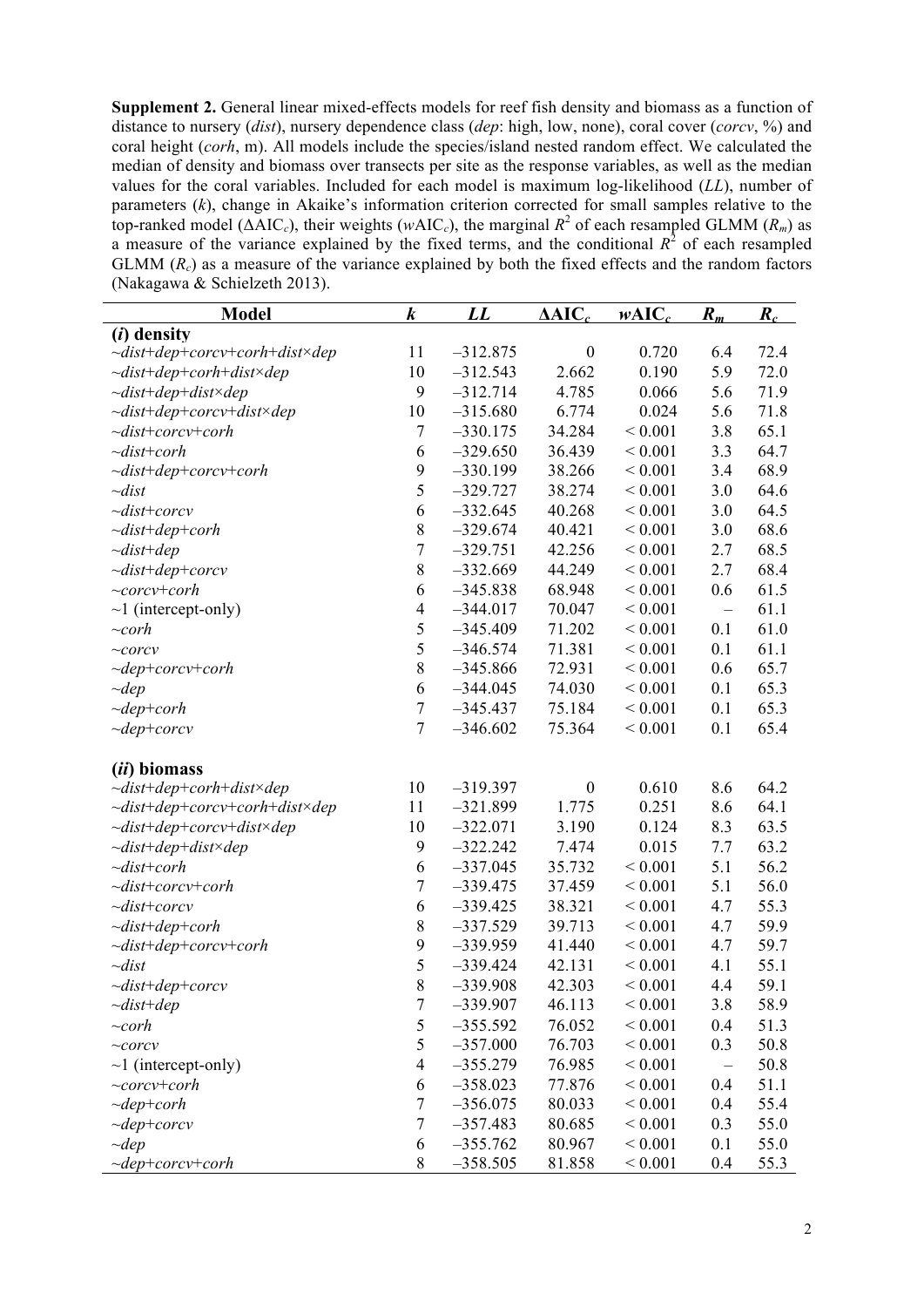with (a–d) high dependence on nursery habitats,  $(e-h)$  low dependence on nursery habitats, and  $(i-l)$ no dependence on nursery habitats. Symbols represent data from Aruba (triangles), Bermuda (squares), Curaçao (circles), and Grand Cayman (diamonds). Logarithmic regression lines are fitted to the combined island data as an indication of the pattern at species level, independent of locality.



Distance from nurseries (km)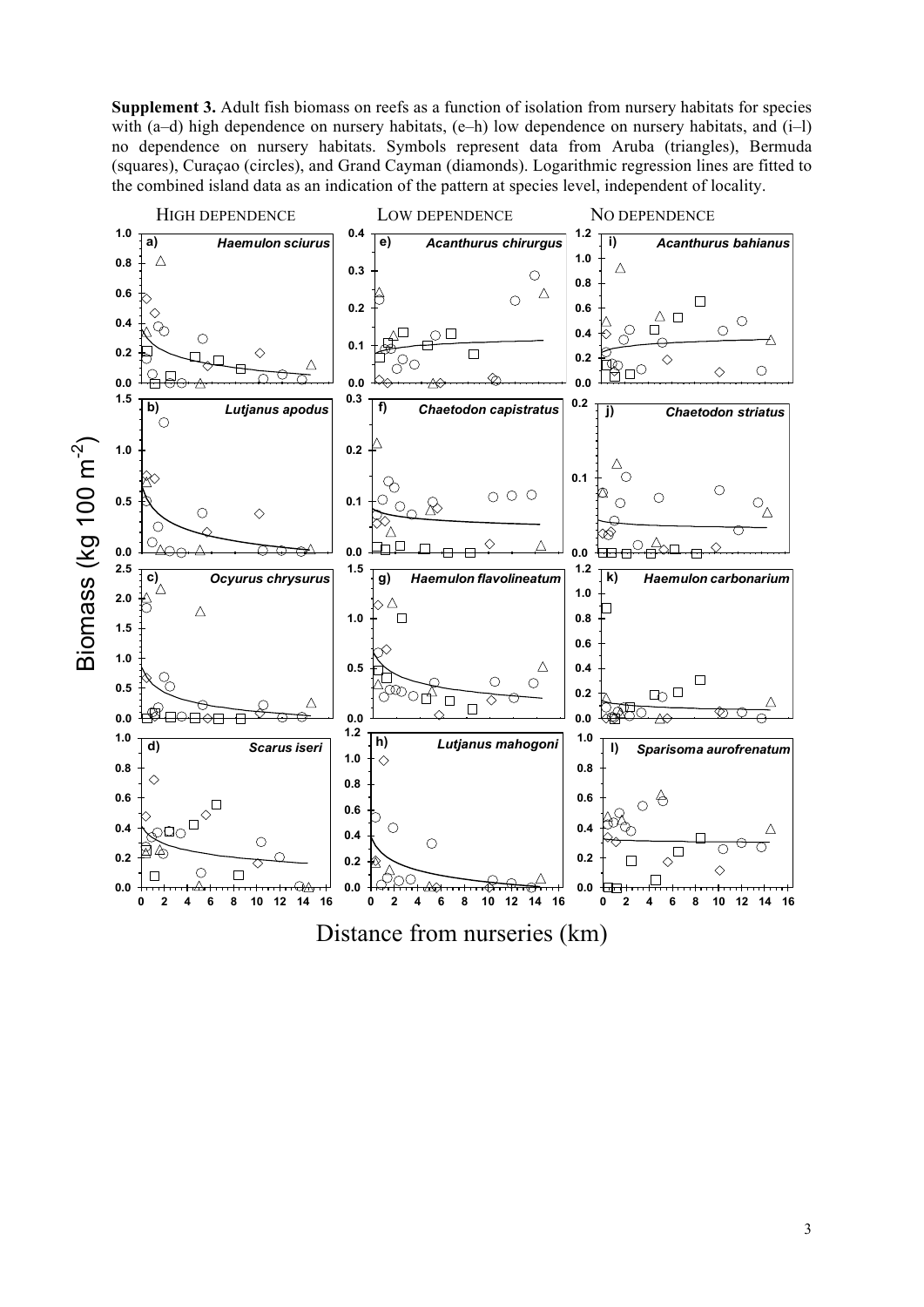**Supplement 4.** Correlation coefficients (*r*) of Pearson product-moment correlations (for Gaussian data) or Spearman's rank correlation (for non-Gaussian data) between total abundance of juvenile fishes in mangrove (Mg) or seagrass (Sg) habitats and adult fish densities / total abundance ('population') on adjacent coral reefs (CR), up to distances of 1.2 or 5.2 km away from nearest nursery habitat, respectively. Numbers in bold indicate highest coefficient for the respective species– distance combination across the Mg, Sg, and Mg  $+$  Sg correlations. Nursery dependence: of the 17 Caribbean species identified as nursery species (Nagelkerken et al. 2000), we selected 4 species with high and 4 species with low dependence on nursery habitats (Nagelkerken et al. 2002); in addition, we selected 4 species with no dependence on nursery habitats (Nagelkerken & van der Velde 2002).

|                                               | Nursery    |           | CR               |                  |            | <b>CR</b>          |
|-----------------------------------------------|------------|-----------|------------------|------------------|------------|--------------------|
|                                               |            |           | CR density       | population       | CR density | population         |
| Species                                       | dependence | Habitat   | $1.2 \text{ km}$ | 1.2 km           | 5.2 km     | $5.2\ \mathrm{km}$ |
|                                               |            |           | r                | $\boldsymbol{r}$ | r          | r                  |
| Haemulon sciurus (bluestriped grunt)          | High       | Mg        | 0.98             | 0.89             | 0.71       | 0.89               |
| Lutjanus apodus (schoolmaster snapper)        | High       | Mg        | 0.93             | 0.89             | 0.86       | 0.89               |
| Ocyurus chrysurus (yellowtail snapper)        | High       | Mg        | 0.15             | 0.09             | $-0.03$    | $-0.15$            |
| Scarus iseri (striped parrotfish)             | High       | Mg        | 0.10             | 0.50             | 0.10       | 0.30               |
| Acanthurus chirurgus (doctorfish)             | Low        | Mg        | $-0.55$          | 0.20             | $-0.55$    | $-0.26$            |
| Chaetodon capistratus (foureye butterflyfish) | Low        | Mg        | $-0.54$          | 0.26             | $-0.31$    | 0.26               |
| Haemulon flavolineatum (French grunt)         | Low        | Mg        | 0.04             | 0.60             | 0.35       | 0.63               |
| Lutjanus mahogoni (mahogany snapper)          | Low        | Mg        | $-0.26$          | $-0.14$          | $-0.26$    | $-0.14$            |
| Acanthurus bahianus (ocean surgeonfish)       | None       | Mg        | 0.75             | 0.75             | 0.55       | 0.81               |
| Chaetodon striatus (banded butterflyfish)     | None       | Mg        | 0.73             | 0.35             | 0.73       | 0.71               |
| Haemulon carbonarium (Caesar grunt)           | None       | Mg        | 0.66             | 0.66             | 0.66       | 0.66               |
| Sparisoma aurofrenatum (redband parrotfish)   | None       | Mg        | $-0.35$          | 0.00             | $-0.71$    | $-0.71$            |
|                                               |            |           |                  |                  |            |                    |
| Haemulon sciurus (bluestriped grunt)          | High       | Sg        | 0.71             | 0.89             | 0.75       | 0.19               |
| Lutjanus apodus (schoolmaster snapper)        | High       | Sg        | 0.26             | 0.45             | 0.26       | 0.45               |
| Ocyurus chrysurus (yellowtail snapper)        | High       | Sg        | 0.79             | 0.82             | 0.68       | 0.75               |
| Scarus iseri (striped parrotfish)             | High       | Sg        | $-0.06$          | 0.35             | $-0.06$    | 0.06               |
| Acanthurus chirurgus (doctorfish)             | Low        | Sg        | $-0.63$          | 0.00             | $-0.60$    | $-0.46$            |
| Chaetodon capistratus (foureye butterflyfish) | Low        | Sg        | 0.38             | 0.45             | 0.54       | 0.45               |
| Haemulon flavolineatum (French grunt)         | Low        | Sg        | $-0.14$          | 0.39             | $-0.14$    | 0.07               |
| Lutjanus mahogoni (mahogany snapper)          | Low        | Sg        | 0.06             | $-0.02$          | $-0.36$    | $-0.34$            |
| Acanthurus bahianus (ocean surgeonfish)       | None       | Sg        | 0.56             | 0.68             | 0.36       | 0.71               |
| Chaetodon striatus (banded butterflyfish)     | None       | Sg        | 0.67             | 0.85             | 0.67       | 0.78               |
| Haemulon carbonarium (Caesar grunt)           | None       | Sg        | 0.62             | 0.61             | 0.62       | 0.61               |
| Sparisoma aurofrenatum (redband parrotfish)   | None       | Sg        | $-0.06$          | 0.46             | $-0.32$    | $-0.20$            |
| Haemulon sciurus (bluestriped grunt)          | High       | $Mg + Sg$ | 0.64             | 0.86             | 0.68       | 0.79               |
| Lutjanus apodus (schoolmaster snapper)        | High       | $Mg + Sg$ | 0.32             | 0.52             | 0.32       | 0.52               |
| Ocyurus chrysurus (yellowtail snapper)        | High       | $Mg + Sg$ | 0.79             | 0.82             | 0.68       | 0.75               |
| Scarus iseri (striped parrotfish)             | High       | $Mg + Sg$ | $-0.06$          | 0.35             | $-0.06$    | 0.06               |
| Acanthurus chirurgus (doctorfish)             | Low        | $Mg + Sg$ | $-0.63$          | $0.00\,$         | $-0.59$    | $-0.46$            |
| Chaetodon capistratus (foureye butterflyfish) | Low        | $Mg + Sg$ | 0.11             | 0.36             | 0.32       | 0.36               |
| Haemulon flavolineatum (French grunt)         | Low        | $Mg + Sg$ | $-0.14$          | 0.39             | $-0.14$    | $0.07\,$           |
| Lutjanus mahogoni (mahogany snapper)          | Low        | $Mg + Sg$ | $0.06\,$         | $-0.02$          | $-0.36$    | $-0.33$            |
| Acanthurus bahianus (ocean surgeonfish)       | None       | $Mg + Sg$ | 0.56             | 0.68             | 0.36       | 0.71               |
| Chaetodon striatus (banded butterflyfish)     | None       | $Mg + Sg$ | 0.67             | 0.85             | 0.67       | 0.78               |
| Haemulon carbonarium (Caesar grunt)           | None       | $Mg + Sg$ | 0.62             | 0.61             | 0.62       | 0.61               |
| Sparisoma aurofrenatum (redband parrotfish)   | None       | $Mg + Sg$ | $-0.06$          | 0.46             | $-0.32$    | $-0.20$            |
|                                               |            |           |                  |                  |            |                    |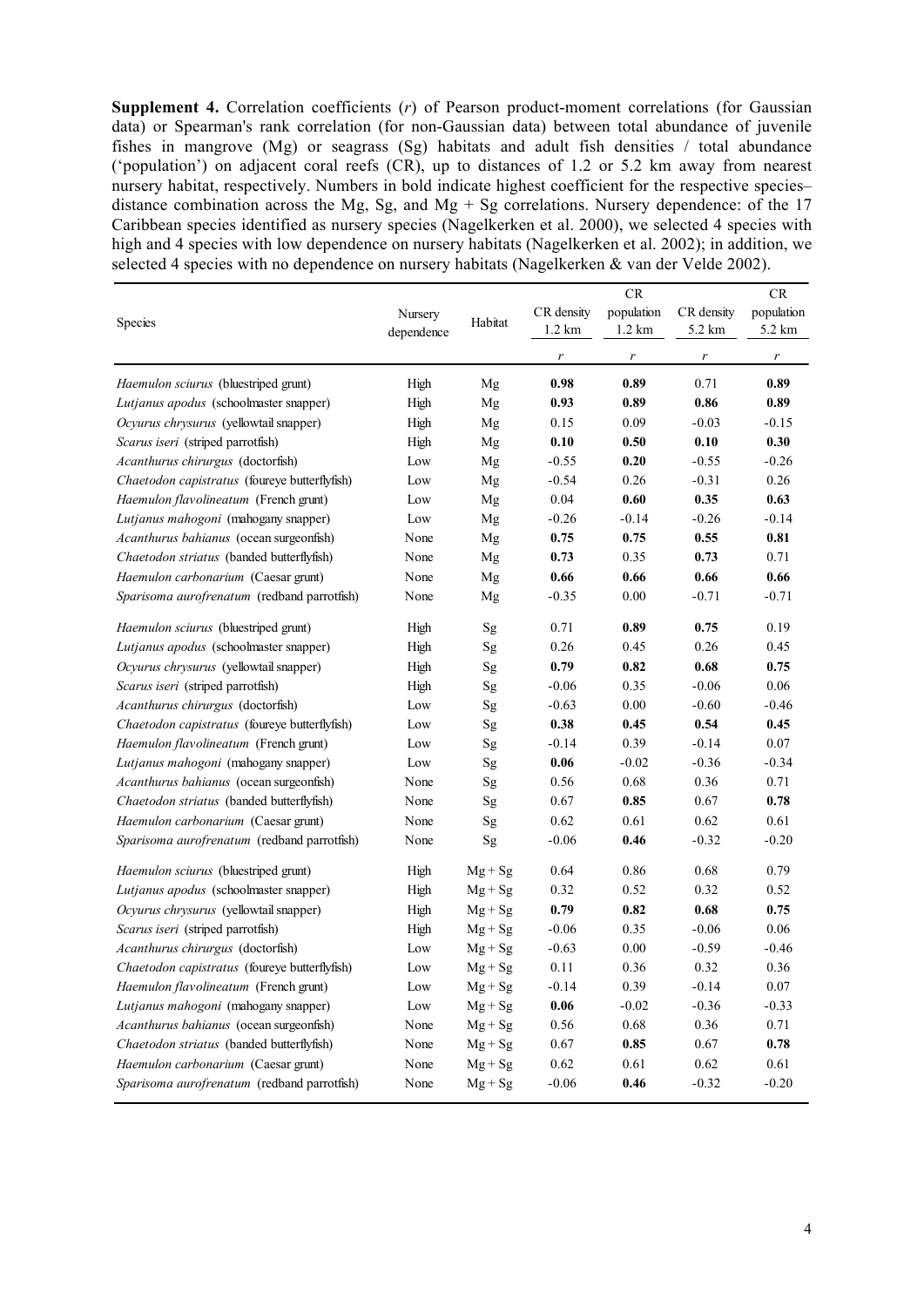**Supplement 5.** Correlation coefficients (*r*) of Pearson product-moment correlations (for Gaussian data) or Spearman's rank correlation (for non-Gaussian data) between total nursery habitat surface area (Mg vs Sg vs Mg + Sg) and adult fish densities / total abundance ('population') on adjacent coral reefs (CR), up to distances of 1.2 or 5.2 km away from nearest nursery habitat, respectively. Mg = mangroves;  $S_g$  = seagrasses; Mg + Sg = both habitats combined. Numbers in bold indicate highest coefficient for the respective species–distance combination across the Mg, Sg, and Mg + Sg correlations.

|                                               | Nursery    |               | <b>CR</b>        |                  |            | CR         |
|-----------------------------------------------|------------|---------------|------------------|------------------|------------|------------|
|                                               |            |               | CR density       | population       | CR density | population |
| Species                                       | dependence | Habitat       | $1.2 \text{ km}$ | $1.2 \text{ km}$ | 5.2 km     | 5.2 km     |
|                                               |            |               | r                | $\boldsymbol{r}$ | r          | r          |
| Haemulon sciurus (bluestriped grunt)          | High       | Mg            | 0.43             | 0.43             | 0.46       | 0.46       |
| Lutjanus apodus (schoolmaster snapper)        | High       | Mg            | 0.18             | 0.36             | 0.18       | 0.18       |
| Ocyurus chrysurus (yellowtail snapper)        | High       | Mg            | 0.74             | 0.75             | 0.82       | 0.82       |
| Scarus iseri (striped parrotfish)             | High       | Mg            | $-0.31$          | 0.14             | $-0.31$    | $-0.31$    |
| Acanthurus chirurgus (doctorfish)             | Low        | Mg            | $-0.31$          | $-0.04$          | $-0.38$    | $-0.38$    |
| Chaetodon capistratus (foureye butterflyfish) | Low        | Mg            | $-0.43$          | 0.07             | $-0.36$    | $-0.36$    |
| Haemulon flavolineatum (French grunt)         | Low        | Mg            | 0.00             | 0.50             | 0.21       | 0.21       |
| Lutjanus mahogoni (mahogany snapper)          | Low        | Mg            | 0.96             | 0.86             | 0.55       | 0.55       |
| Acanthurus bahianus (ocean surgeonfish)       | None       | Mg            | 0.61             | 0.57             | 0.39       | 0.39       |
| Chaetodon striatus (banded butterflyfish)     | None       | Mg            | 0.75             | 0.66             | 0.49       | 0.49       |
| Haemulon carbonarium (Caesar grunt)           | None       | Mg            | 0.65             | 0.68             | 0.61       | 0.61       |
| Sparisoma aurofrenatum (redband parrotfish)   | None       | Mg            | $-0.20$          | 0.37             | $-0.43$    | $-0.43$    |
| Haemulon sciurus (bluestriped grunt)          | High       | $\mathrm{Sg}$ | 0.71             | 0.93             | 0.64       | 0.64       |
| Lutjanus apodus (schoolmaster snapper)        | High       | Sg            | 0.75             | 0.86             | 0.75       | 0.75       |
| Ocyurus chrysurus (yellowtail snapper)        | High       | Sg            | 0.58             | 0.64             | 0.54       | 0.54       |
| Scarus iseri (striped parrotfish)             | High       | Sg            | 0.20             | 0.60             | 0.20       | 0.20       |
| Acanthurus chirurgus (doctorfish)             | Low        | Sg            | $-0.50$          | 0.29             | $-0.40$    | $-0.40$    |
| Chaetodon capistratus (foureye butterflyfish) | Low        | Sg            | 0.00             | 0.64             | $-0.07$    | $-0.07$    |
| Haemulon flavolineatum (French grunt)         | Low        | Sg            | 0.36             | 0.79             | 0.46       | 0.46       |
| Lutjanus mahogoni (mahogany snapper)          | Low        | Sg            | 0.76             | 0.89             | 0.82       | 0.82       |
| Acanthurus bahianus (ocean surgeonfish)       | None       | Sg            | 0.59             | 0.71             | 0.43       | 0.43       |
| Chaetodon striatus (banded butterflyfish)     | None       | Sg            | 0.64             | 0.89             | 0.29       | 0.29       |
| Haemulon carbonarium (Caesar grunt)           | None       | Sg            | 0.55             | 0.79             | 0.49       | 0.49       |
| Sparisoma aurofrenatum (redband parrotfish)   | None       | Sg            | 0.31             | 0.77             | 0.14       | 0.14       |
| Haemulon sciurus (bluestriped grunt)          | High       | $Mg + Sg$     | 0.71             | 0.93             | 0.64       | 0.79       |
| Lutjanus apodus (schoolmaster snapper)        | High       | $Mg + Sg$     | 0.75             | 0.86             | 0.75       | 0.86       |
| Ocyurus chrysurus (yellowtail snapper)        | High       | $Mg + Sg$     | 0.58             | 0.64             | 0.54       | 0.68       |
| Scarus iseri (striped parrotfish)             | High       | $Mg + Sg$     | 0.20             | 0.60             | 0.20       | 0.49       |
| Acanthurus chirurgus (doctorfish)             | Low        | $Mg + Sg$     | $-0.51$          | 0.29             | $-0.40$    | $-0.21$    |
| Chaetodon capistratus (foureye butterflyfish) | Low        | $Mg + Sg$     | $0.00\,$         | 0.64             | $-0.07$    | 0.64       |
| Haemulon flavolineatum (French grunt)         | Low        | $Mg + Sg$     | 0.36             | 0.79             | 0.46       | 0.64       |
| Lutjanus mahogoni (mahogany snapper)          | Low        | $Mg + Sg$     | 0.76             | 0.89             | 0.82       | 0.89       |
| Acanthurus bahianus (ocean surgeonfish)       | None       | $Mg + Sg$     | $0.60\,$         | 0.71             | 0.43       | 0.79       |
| Chaetodon striatus (banded butterflyfish)     | None       | $Mg + Sg$     | 0.64             | 0.89             | 0.29       | 0.77       |
| Haemulon carbonarium (Caesar grunt)           | None       | $Mg + Sg$     | 0.55             | 0.79             | 0.49       | 0.82       |
| Sparisoma aurofrenatum (redband parrotfish)   | None       | $Mg + Sg$     | 0.31             | 0.77             | 0.14       | 0.37       |